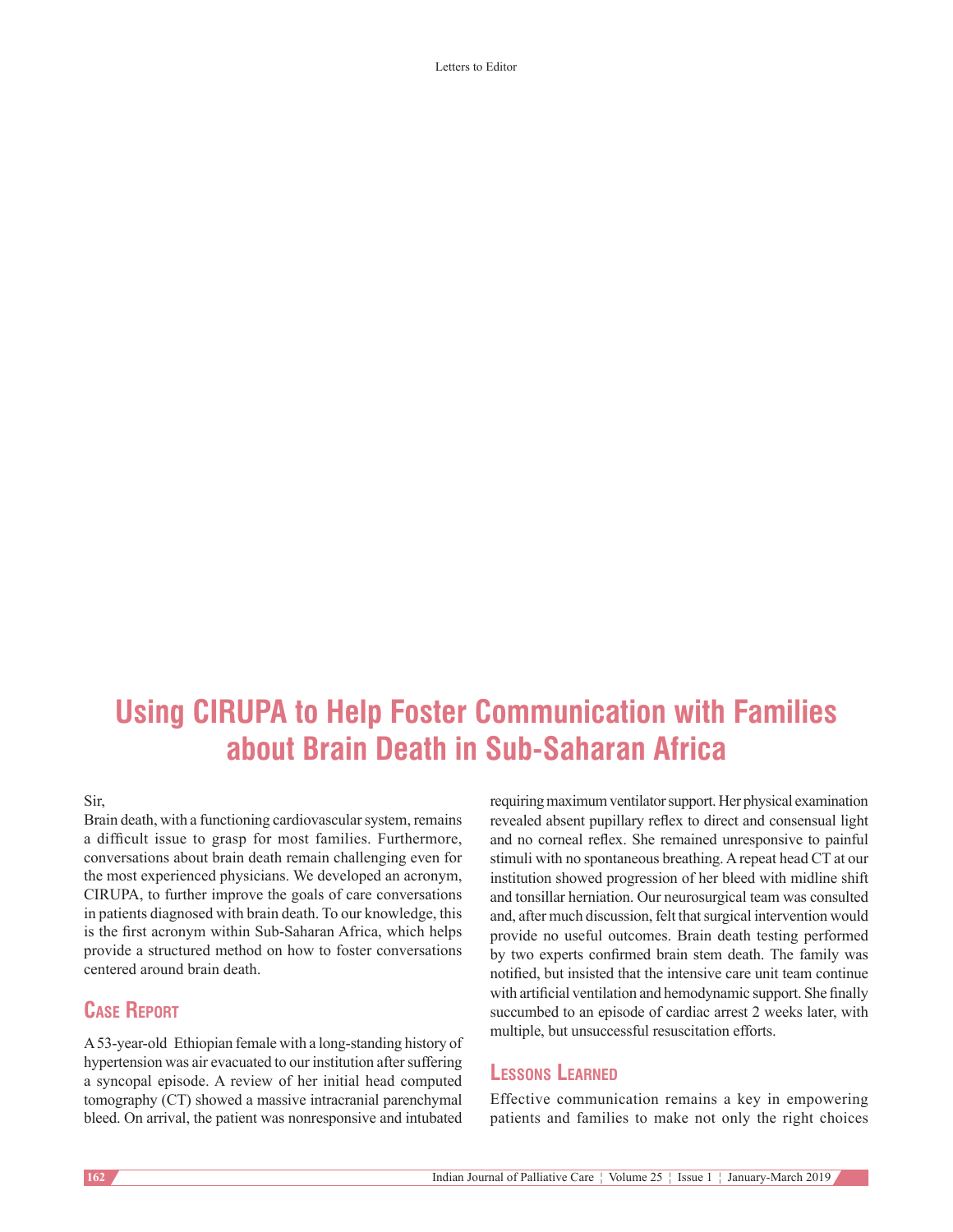but also the decisions they are comfortable with. A lack of communication has been shown to results in care that might not be consistent with a patient's specific goals in life.<sup>[1]</sup> Furthermore, poor communication has been shown to result in both physical and psychological suffering including the higher use of interventions, poor quality of life, worse bereavement outcomes for families, and physician burnout.[2,3]

Effective communication can be challenging and is often hindered by many barriers. Patient-related barriers include anxiety, denial, and a desire to protect one's family members from distressing information. Disagreement between family members has been noted to hinder effective communication.[1,4] Medical providers, on the other hand, usually express more unease and discomfort in initiating and having such discussions than patients do. Medical providers lack adequate training, competency, and the comfort to carry out effective communication, especially at the end of life. Some medical providers are not comfortable with the strong emotions that are expressed during such difficult discussions. In addition, deciding the right time to initiate such discussion remains challenging for many medical providers. The lack of accurate prognostication tools and adequate training also add to clinician discomfort in fostering such discussions.<sup>[1,4,5]</sup>

Brain death is defined asthe irreversible loss of all functions of the brain, with brain steam function being the cornerstone. The three key findings usually include coma, absence of brainstem reflexes, and apnea.<sup>[6]</sup>

Unlike cardiopulmonary death, the concept of brain death remains challenging for most families to fully understand and accept. The presence of a beating heart and other possible signs of life, such as a blood pressure and spinal reflexes, can sometimes cause much confusion and agony for a family trying to grasp the concept of brain death. Hence, the role of open-ended, honest communication with family members remains crucial in helping them prepare, grasp, and understand the consequences of brain death.[7]

Sub-Saharan Africa remains a tapestry of diverse cultures with enormous heterogeneity in cultural practices and religious beliefs. These factors greatly influence how individuals handle death and dying, and this is particularly true for brain death. Many countries in Sub-Saharan Africa lack laws recognizing brain death. Specific standards and protocols to help make an accurate diagnosis of brain death are also lacking.[8,9] Conversations about brain death have never been explored and training in this specific area remains virtually nonexistent. Understanding the origins and depth of both physical and nonphysical suffering and how individuals and family members perceive and process brain death remains crucial in promoting effective communication.[9]

At our institution, we came up with an acronym CIRUPA, to help foster better communication specifically regarding brain death. The acronym includes:

Confirming the diagnosis of brain death using the standard commonly used protocols

- b. Informing the family members. A family meeting with key medical providers should be arranged within 24 h of confirmation of brain death. An understanding of the family's grasp of the medical situation should be sought. The medical team including the intensivist, the palliative care team, the neurologist, and the providers conducting the brain death testing should, in simple terms, explain to the family the outcomes of the test and what this means
- c. Reinforcing the diagnosis and providing an update to the family on a regular basis remains key. Our palliative care team meets such patients every 24– 48 h. We allow ample time to discuss questions and concerns. Questions on prognosis remain difficult to answer, but a daily update can help provide a realistic picture
- d. Understand the cultural, educational, and religious barriers that may exist in accepting the diagnosis. We have learned to gradually introduce a goals of care conversation when the family understands that continued medical intervention remains futile and they are ready to move on
- e. Providing educational, spiritual as well as psychosocial support as the family comes to term with the diagnosis
- f. Allowing the family time and space to spend with the patient and to make a decision about the future care.

This method, to our knowledge, remains the first of its kind in Sub-Saharan Africa focusing on improving communication centered around brain death. This method also provides medical providers a systematic manner on how best to prepare and foster such difficult conversations to help families deal with this important.

Sincerely,

**Financial support and sponsorship** Nil.

### **Conflicts of interest**

There are no conflicts of interest.

### **Sayed K Ali, Anthony Ochola, Fatimah Juma, Feroza Daroowalla1**

Department of Medicine, Aga Khan University, Nairobi, Kenya, 1 Department of Medicine, University of Central Florida, College of Medicine, Orlando, Florida, USA

> **Address for correspondence:** Dr. Sayed K Ali, Department of Medicine, Aga Khan University, 3rd Parklands, Off Limuru Road, Po. Box 30270-00100, Nairobi, Kenya. E‑mail: Sayed.karar@aku.edu

## **References**

- 1. Bernacki RE, Block SD; American College of Physicians High Value Care Task Force. Communication about serious illness care goals: A review and synthesis of best practices. JAMA Intern Med 2014;174:1994-2003.
- 2. Institute of Medicine. Dying in America: Improving Quality and Honoring Individual Preference Bear the End of Life. Washington, D.C: National Academy of Science; 2014.
- 3. Thorne SE, Bultz BD, Baile WF; SCRN Communication Team. Is there